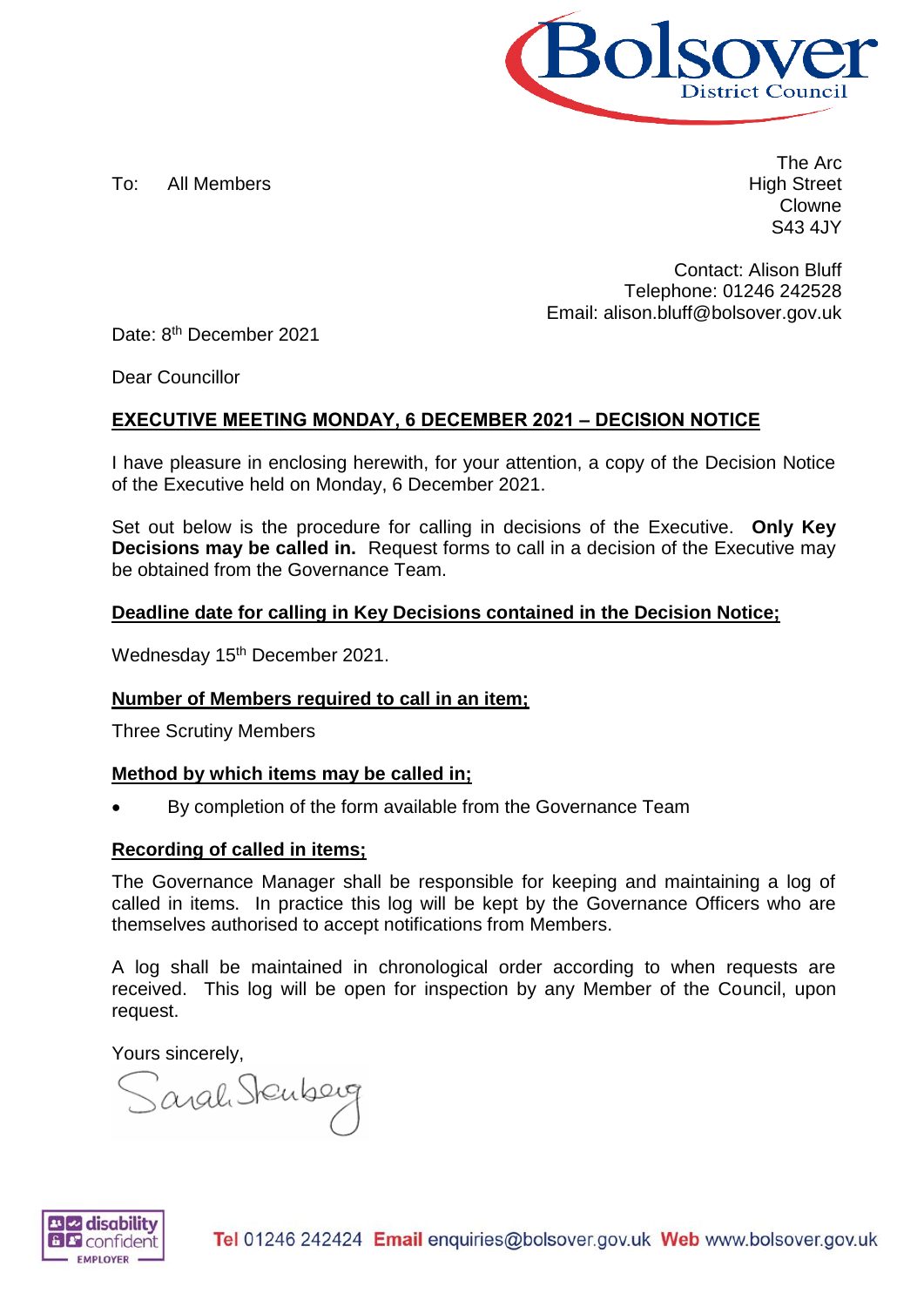# **DECISION NOTICE OF THE EXECUTIVE MONDAY, 6 DECEMBER 2021**

## **NON KEY DECISIONS**

| <b>AGENDA ITEM</b> |                                                           | <b>DECISION</b>                                                                                                                                                                                                                                                                                                             |
|--------------------|-----------------------------------------------------------|-----------------------------------------------------------------------------------------------------------------------------------------------------------------------------------------------------------------------------------------------------------------------------------------------------------------------------|
| 5                  | <b>Tenant Alteration and</b><br><b>Improvement Policy</b> | <b>RESOLVED</b> that the updated Tenant Alteration<br>and Improvement Policy be withdrawn.                                                                                                                                                                                                                                  |
| 6                  | <b>Procurement Strategy</b>                               | <b>RESOLVED</b> that the Procurement Strategy as set<br>out in Appendix 1 to the report be approved.                                                                                                                                                                                                                        |
|                    |                                                           | <b>REASON FOR DECISION:</b><br>The Procurement Strategy has been updated to<br>take account of all legislative and operational<br>changes to ensure it remains fit for purpose.                                                                                                                                             |
|                    |                                                           | <b>OTHER OPTIONS CONSIDERED:</b><br>No alternatives found $-$ the Council is required to<br>have a strategy in order to adhere to the<br>requirements of legislation and the Council's<br>Contract Procurement Rules.<br>Both place a<br>number of duties and responsibilities on the<br>Council, its officers and Members. |
| $\overline{7}$     | <b>Term Financial</b><br><b>Medium</b><br>Plan            | <b>RESOLVED that;</b>                                                                                                                                                                                                                                                                                                       |
|                    | <b>Revised Budgets 2021/22</b>                            | 1) the revised General Fund budget for<br>2021/22 as set out in Appendix 1 and<br>detailed in Appendix 2 to the report be<br>approved,                                                                                                                                                                                      |
|                    |                                                           | 2) the revised HRA budget for 2021/22 as set<br>out in Appendix 3 to the report be<br>approved,                                                                                                                                                                                                                             |
|                    |                                                           | 3) the revised Capital Programme for 2021/22<br>as set out within Appendix 4.to the report<br>be approved.                                                                                                                                                                                                                  |
|                    |                                                           | <b>REASON FOR DECISION:</b><br>The purpose of this report is to set revised<br>budgets as early as possible within the financial<br>year to ensure that identified budget savings are<br>realised, that all budget managers are working to<br>the revised budgets and to allow any planned<br>changes to be delivered.      |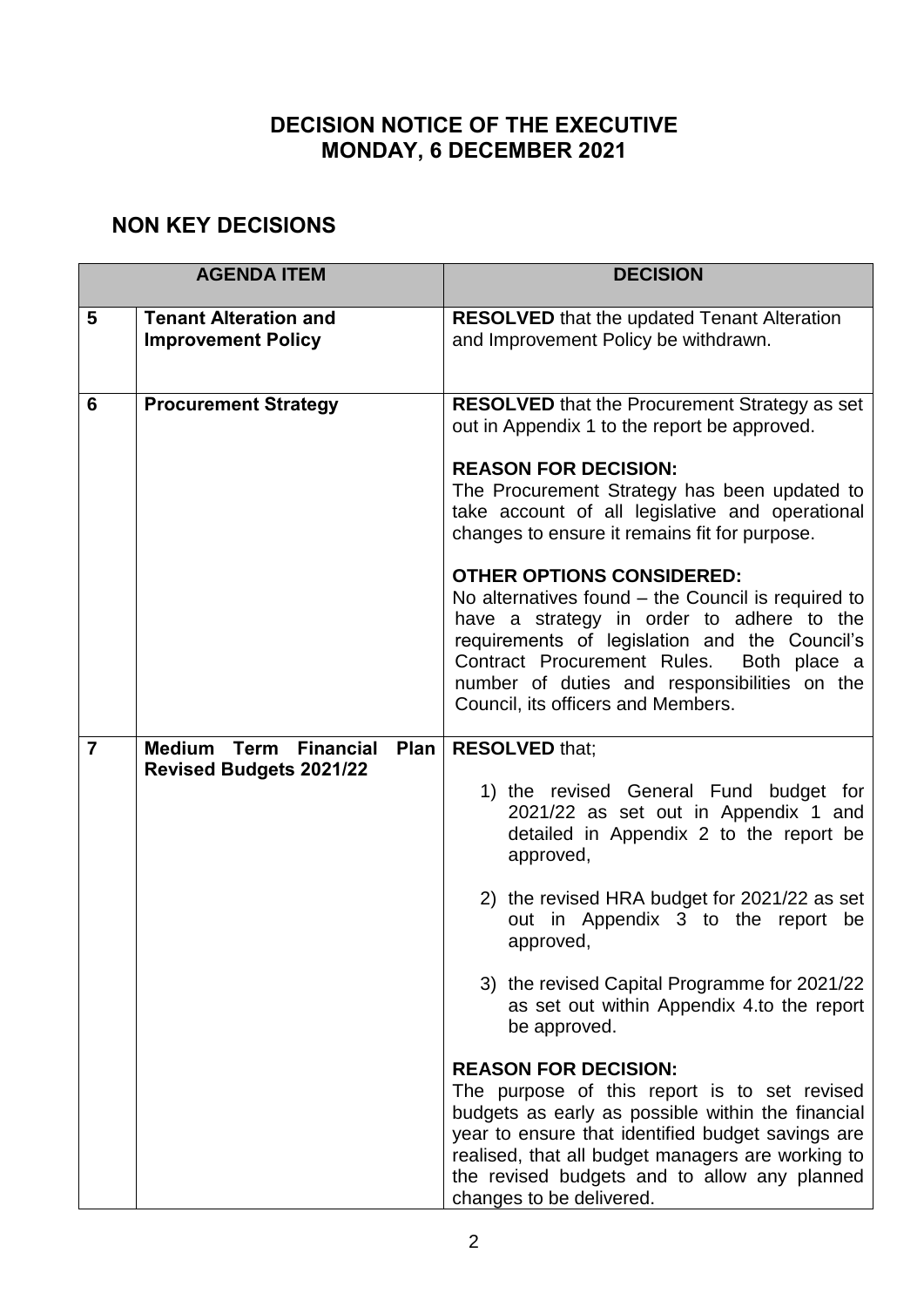|   |                                                                   | <b>OTHER OPTIONS CONSIDERED:</b><br><b>General Fund and HRA</b><br>Any surplus on the Council's two main revenue<br>accounts will result in an increase in financial<br>balances at the year-end which are available to<br>protect services at a time of declining central<br>government support. It is proposed that<br>additional resources would be transferred to<br>reserves in preparation for future expenditure. |
|---|-------------------------------------------------------------------|--------------------------------------------------------------------------------------------------------------------------------------------------------------------------------------------------------------------------------------------------------------------------------------------------------------------------------------------------------------------------------------------------------------------------|
|   |                                                                   | <b>Capital</b><br>There are no alternative options being considered<br>with regard to the proposed allocations from the<br>Capital Programme budget as it ensures the<br>Council's assets meet health and<br>safety<br>requirements in that they are maintained in a fit<br>for purpose state that ensures they remain fully<br>operational.                                                                             |
| 8 | <b>Ambition Targets Performance</b><br>Update - July to September | <b>RESOLVED</b> that the quarterly outturns against<br>the Council Ambition 2020-2024 targets be noted.                                                                                                                                                                                                                                                                                                                  |
|   | 2021 (Q2 - 2021/22)                                               | <b>REASON FOR DECISION:</b><br>1) Out of the 31 Council plan targets, 20 are<br>on track (65%), 1 has been affected by Covid 19<br>(3%), 3 are on alert (10%), 1 partially achieved<br>this time (3%) and 6 achieved previously (16%),                                                                                                                                                                                   |
|   |                                                                   | This is an information report to keep<br>2)<br>Members informed of progress against the<br>Council Ambition targets noting achievements<br>and any areas of concern                                                                                                                                                                                                                                                      |
|   |                                                                   | <b>OTHER OPTIONS CONSIDERED:</b><br>Not applicable to this report as providing an<br>overview of performance against agreed targets.                                                                                                                                                                                                                                                                                     |
| 9 | Single Equality Scheme 2019-<br>2023 Review Year 2                | <b>RESOLVED</b> that the<br>progress made<br>and<br>achievements under the second year review of<br>the Single Equality Scheme 2019-2023 be noted.                                                                                                                                                                                                                                                                       |
|   |                                                                   | <b>REASON FOR DECISION:</b><br>This is an information report to keep the<br>Executive informed of progress against the Single<br>Equality Scheme and to note achievements                                                                                                                                                                                                                                                |
|   |                                                                   | <b>OTHER OPTIONS CONSIDERED:</b><br>It is a statutory requirement to publish information<br>to demonstrate compliance with the general<br>equality duty.                                                                                                                                                                                                                                                                 |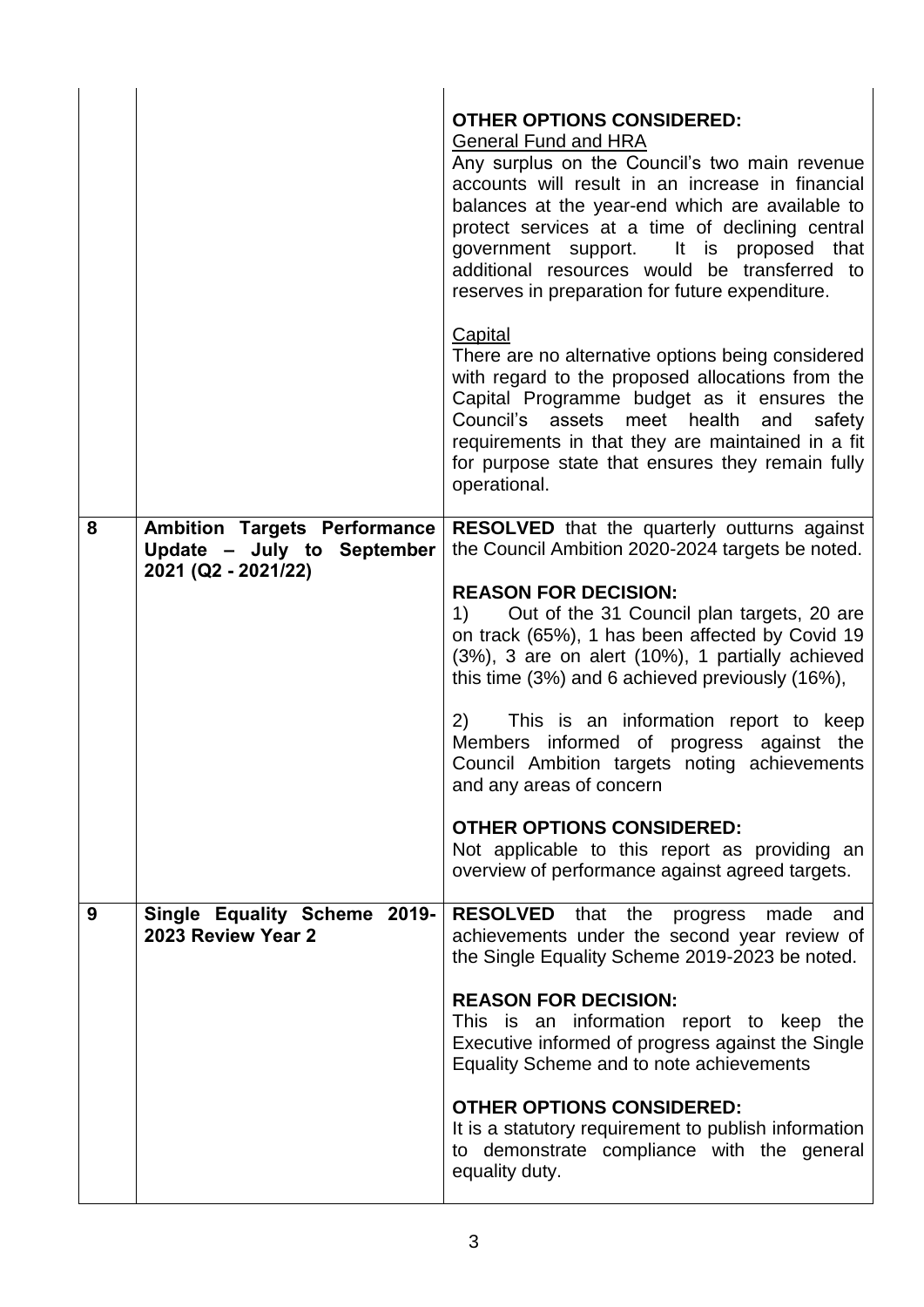## **PART 2 - EXEMPT ITEMS**

### **KEY DECISIONS**

| <b>AGENDA ITEM</b> |                                                                    | <b>DECISION</b>                                                                                                                                                                                                                                                                                                           |
|--------------------|--------------------------------------------------------------------|---------------------------------------------------------------------------------------------------------------------------------------------------------------------------------------------------------------------------------------------------------------------------------------------------------------------------|
| 11                 | <b>Bolsover Homes Scheme, West</b><br><b>Street, Whaley Thorns</b> | <b>RESOLVED that;</b><br>1) an expenditure budget as outlined within<br>the report to deliver the West Street social<br>housing building scheme be approved,                                                                                                                                                              |
|                    |                                                                    | 2) the Council to enter into contract for the<br>development of a further 5 properties in<br>Whaley Thorns as outlined in the report be<br>approved.                                                                                                                                                                      |
|                    |                                                                    | <b>REASON FOR DECISION:</b><br>To deliver the Council's aspirational target of<br>building a minimum of 150 new Council properties<br>by March 2024.                                                                                                                                                                      |
|                    |                                                                    | <b>OTHER OPTIONS CONSIDERED:</b><br>Executive could choose not to support the<br>development but this would not help to achieve<br>the Councils agreed ambition of building 150<br>social housing properties.                                                                                                             |
|                    |                                                                    | This would not help to meet the current demand<br>for social housing in Whaley Thorns.                                                                                                                                                                                                                                    |
| 12                 | <b>Dragonfly Ltd Update</b>                                        | <b>RESOLVED that;</b>                                                                                                                                                                                                                                                                                                     |
|                    |                                                                    | 1) the<br>progress update in relation<br>to<br>Dragonfly Developments Ltd be accepted,                                                                                                                                                                                                                                    |
|                    |                                                                    | 2) the Assistant Director of Property Services<br>& Housing Repairs be given delegated<br>powers in consultation with the Section<br>151 Officer, the Growth Portfolio Holder<br>and the Finance Portfolio Holder, to<br>apportion the previously agreed budget to<br>any Dragonfly scheme included within the<br>report. |
|                    |                                                                    | <b>REASON FOR DECISION:</b><br>The Joint Venture directly contributes to the<br>Leader's ambitions through Improving the Local<br><b>Economy &amp; building sustainable products to work</b><br>towards a better Environment.                                                                                             |